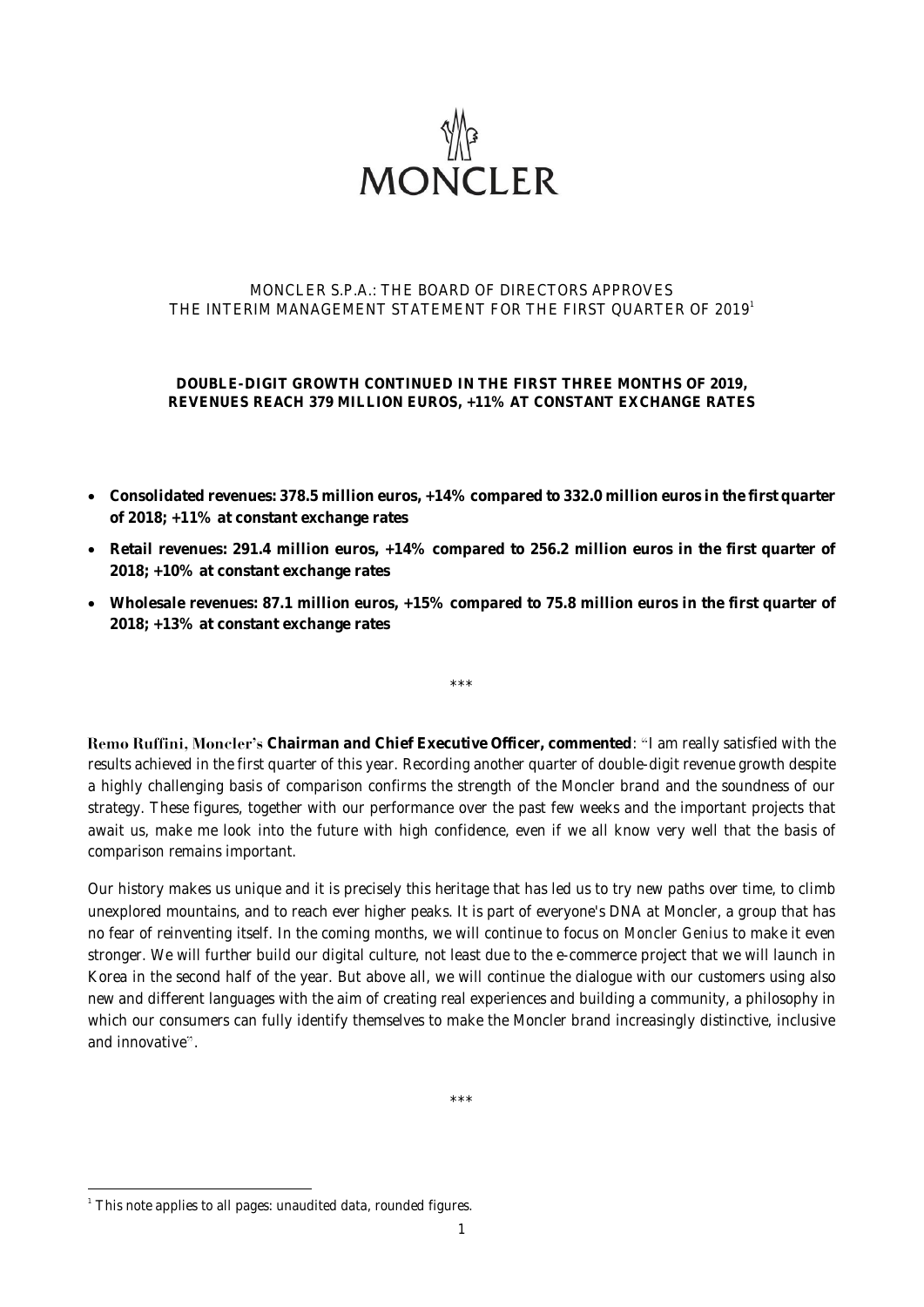*Milan, 9 May 2019* - The Board of Directors of Moncler S.p.A., which met today, has reviewed and approved the Interim Management Statement for the first quarter of 2019.

# **Consolidated Revenue Analysis**

In the first quarter of 2019 Moncler recorded **revenues of 378.5 million euros**, an **increase of 14% at current exchange rates** compared to revenues of 332.0 million euros in the same period of 2018, and an increase of **11% at constant exchange rates**.

|                            | First Quarter 2019 |        | First Quarter 2018 |        | YoY Change%                 |                              |
|----------------------------|--------------------|--------|--------------------|--------|-----------------------------|------------------------------|
|                            | Eur '000           | %      | Eur '000           | %      | At current<br>exchange rate | At constant<br>exchange rate |
| Italy                      | 45.752             | 12.1%  | 43.274             | 13.0%  | $+6\%$                      | $+6%$                        |
| EMEA (excl. Italy)         | 108.119            | 28.6%  | 96.566             | 29.1%  | $+12%$                      | $+12%$                       |
| Asia and Rest of the World | 171.124            | 45.2%  | 146.400            | 44.1%  | $+17%$                      | $+12%$                       |
| Americas                   | 53.531             | 14.1%  | 45.806             | 13.8%  | $+17%$                      | $+9%$                        |
| <b>Total Revenues</b>      | 378.525            | 100.0% | 332.046            | 100.0% | $+14%$                      | $+11%$                       |

## *Revenues by Region*

Moncler achieved solid growth in all regions.

In **Italy**, revenues rose 6%, mainly driven by the retail channel.

In EMEA, Moncler's revenues grew 12% at constant exchange rates, with solid growth in both distribution channels. In particular, the Middle East, Germany and the United Kingdom registered important growth rates in both distribution channels.

In **Asia and Rest of the World**, revenues increased 12% at constant exchange rates , to lead the growth of the Region in Q1 2019, along with Korea. These two markets have significantly outperformed the remaining countries, while growth in Japan and in the rest of Asia has been influenced by a highly challenging basis of comparison.

In the **Americas**, revenues grew 9% at constant exchange rates, driven by important improvements in both distribution channels and in the two main markets: the United States and Canada.

## *Revenues by Distribution Channel*

|                       | First Quarter 2019 |        |          | First Quarter 2018 |                              | YoY Change%                   |  |
|-----------------------|--------------------|--------|----------|--------------------|------------------------------|-------------------------------|--|
|                       | Eur '000           | %      | Fur '000 | %                  | At current<br>exchange rates | At constant<br>exchange rates |  |
| Retail                | 291.441            | 77.0%  | 256.210  | 77.2%              | $+14%$                       | $+10%$                        |  |
| Wholesale             | 87.084             | 23.0%  | 75.836   | 22.8%              | $+15%$                       | $+13%$                        |  |
| <b>Total Revenues</b> | 378.525            | 100.0% | 332.046  | 100.0%             | $+14%$                       | $+11%$                        |  |

Revenues from the **retail channel** were 291.4 million euros compared to 256.2 million euros in the first quarter of 2018, representing an increase of 14% at current exchange rate and of 10% at constant exchange rates, driven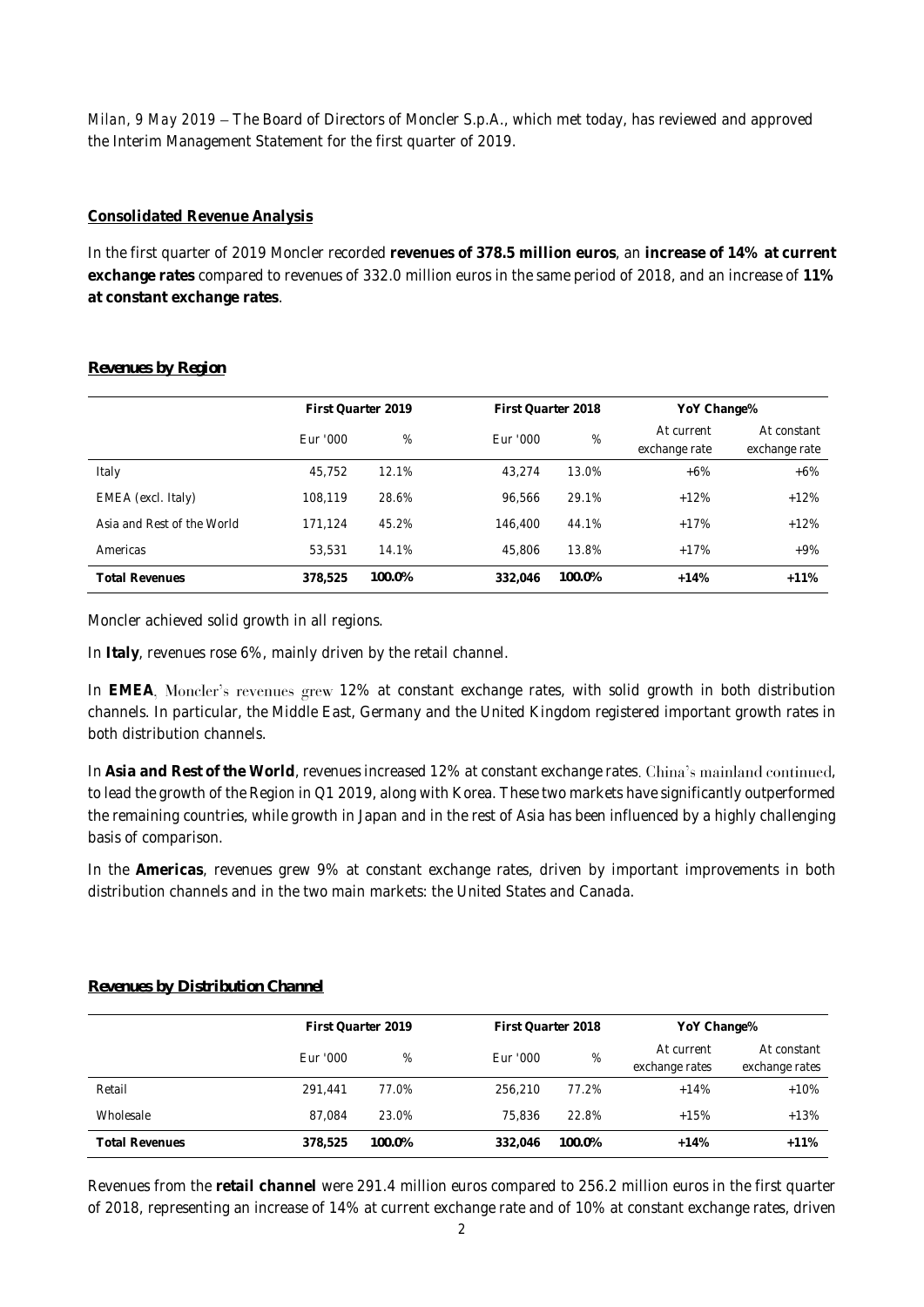by organic growth, the continued development of the mono-brand retail store network (DOS) and strong ecommerce performance.

The **wholesale channel** recorded revenues of 87.1 million euros compared to 75.8 million euros in the first quarter of 2018, an increase of 15% at current exchange rates and of 13% at constant exchange rates, driven by the newly opened mono-brand wholesale stores (SiS), the positive reception of the Spring/Summer 2019 collections, and the further development of the e-tailers.

## **Mono-brand Stores Distribution Network**

As previously communicated, it was decided to align Moncler's store counting method with business management from 31 December 2018 onwards. As a consequence, multiple stores located at the same address, though on different floors/locations (usually divided by woman/man/enfant), are no longer reported separately, given that they are managed as a single entity by Moncler. To facilitate the comparison of the data, the table below shows Moncler's number of stores under the current as well as previous method as of 31 March 2019.

As of 31 March 2019, **Moncler's mono**-brand distribution network consisted of 197 retail directly operated **stores** (DOS), a net increase of 4 units compared to 31 December 2018, and **61 wholesale shop-in-shops (SiS)**, a net increase of 6 units compared to 31 December 2018.

In the first three months of 2019 Moncler opened, among the others, a flagship store in Singapore at the Marina Bay Sands shopping mall as well as a second store in Sydney, Australia, and has relocated its store in Copenhagen, which has become the Group's flagship for the North European markets.

|                            | 31/03/2018 | 31/12/2018 | 31/03/2019 | Net Openings<br>First Quarter 2019 | $31/03/2019$ (*) |
|----------------------------|------------|------------|------------|------------------------------------|------------------|
| Retail Mono-brand          | 183        | 193        | 197        |                                    | 224              |
| Italy                      | 18         | 20         | 20         | ۰                                  | 23               |
| EMEA (excl. Italy)         | 52         | 55         | 55         |                                    | 64               |
| Asia and Rest of the World | 88         | 91         | 95         | 4                                  | 110              |
| Americas                   | 25         | 27         | 27         |                                    | 27               |
|                            |            |            |            |                                    |                  |
| Wholesale Mono-brand       | 48         | 55         | 61         | h                                  | 83               |
|                            |            |            |            |                                    |                  |

(\*) According to the previous counting method